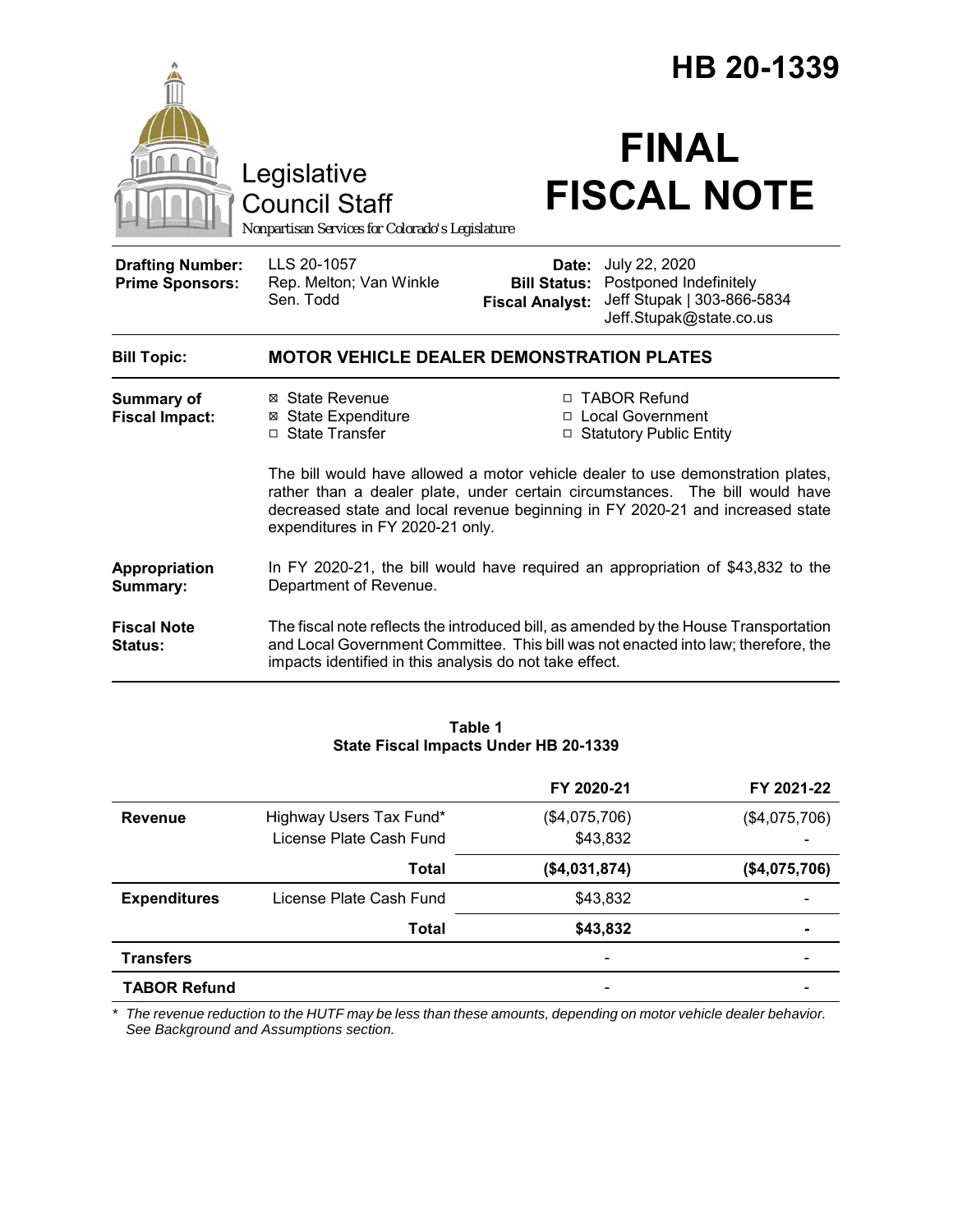July 22, 2020

# **Summary of Legislation**

The bill allows a motor vehicle dealer to use a demonstration plate, rather than a full-use dealer plate (dealer plate), for a motor vehicle when:

- the vehicle is offered for sale by the dealer on the dealer's property;
- the vehicles is driven by a prospective buyer for test-drive purposes during business hours;
- the vehicle is driven by a prospective buyer for test-drive purposes outside of business hours if the prospective buyer has a letter, electronic mail, or record within the vehicle from the dealer containing information specified in the bill; or
- the vehicle is driven by a dealer employee during business hours to conduct legitimate dealership business.

A motor vehicle dealer may not use a demonstration plate for certain motor vehicles, including tow vehicles, parts pickup or delivery vehicles, courtesy shuttle vehicles, rental vehicles, haulers, or vehicles bearing the dealer's name or advertisement.

## **Background and Assumptions**

Dealer plates may be used for vehicles owned and offered for sale by the dealer; however, they can not be used for vehicles that are commonly used by the dealer as a tow truck, or parts pickup or delivery vehicle. There are currently 10,796 dealer plates outstanding in Colorado. The DOR charges an annual fee of \$393.35 for a regular dealer plate, \$175.04 for a motorcycle dealer plate, and \$866.41 for a special mobile machinery dealer plate. Under the bill and current law, the annual fee for a regular demonstration plate will be \$15.83, \$14.17 for a motorcycle demonstration plate, and \$15.83 for a special mobile machinery demonstration plate.

Given the significant difference in fee amounts between the dealer plate and the demonstration plate, and the similarly acceptable uses for the two plates, the fiscal note assumes that nearly all dealer plates will be exchanged for demonstration plates. Additionally, for purposes of calculating revenue and expenditures, the fiscal note assumes that 100 percent of dealer plates are for regular motor vehicles.

## **State Revenue**

The bill decreases state cash fund revenue in the DOR by up to \$4.0 million in FY 2020-21 and by up to \$4.1 million in FY 2021-22 as shown in Table 2 and discussed below.

**Fee impact on motor vehicle dealers**. Colorado law requires legislative service agency review of measures which create or increase any fee collected by a state agency. These fee amounts are estimates only, actual fees will be set administratively by the DOR based on cash fund balance, program costs, and the number of license plates subject to the fee. The table below identifies the fee impact of this bill.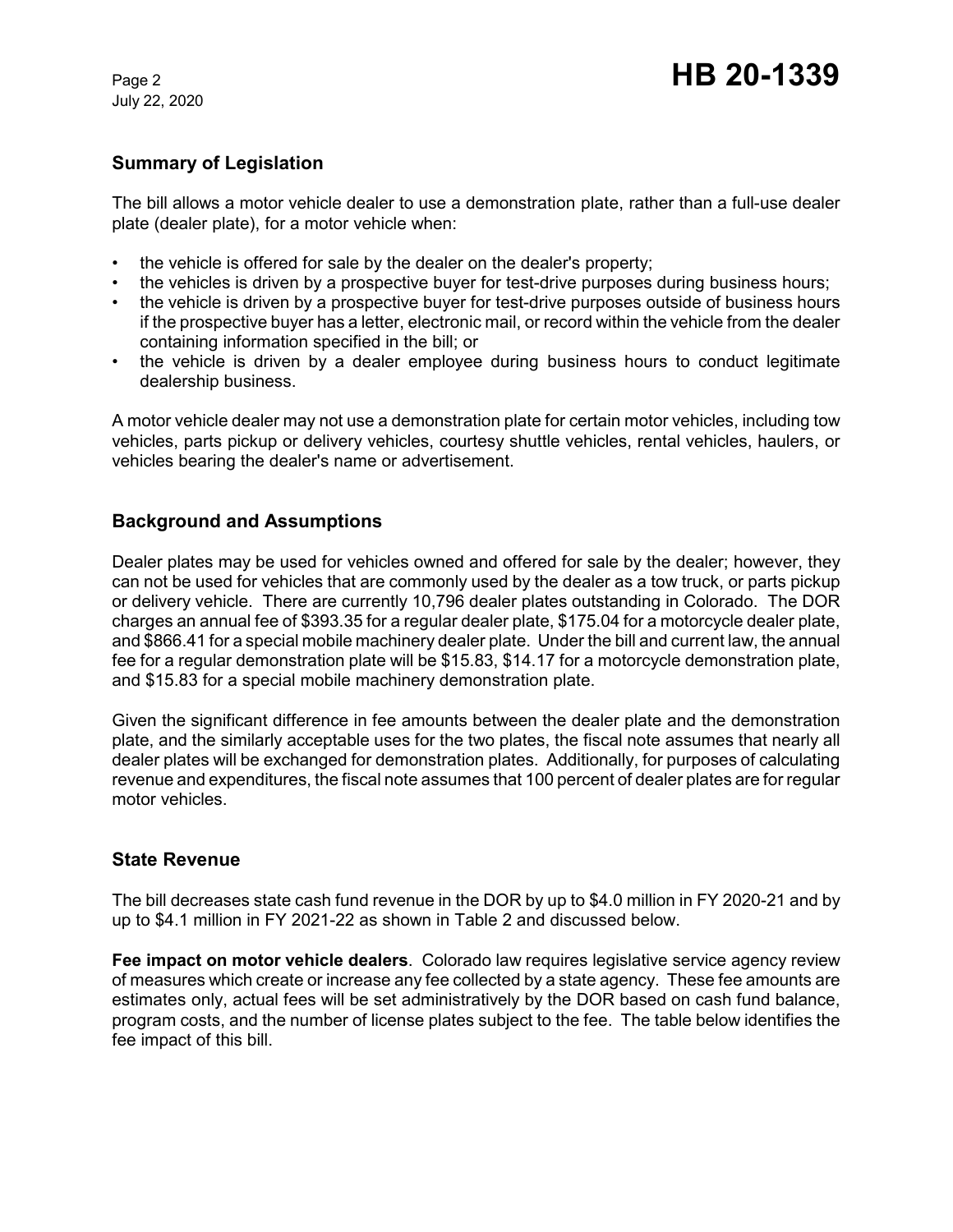| <b>Type of Fee</b>  | <b>Current Fee</b>      | <b>Number</b><br><b>Affected</b> | <b>Total Fee</b><br><b>Impact</b> |
|---------------------|-------------------------|----------------------------------|-----------------------------------|
| FY 2020-21          |                         |                                  |                                   |
| Dealer plate*       | \$393.35                | (10, 796)                        | (\$4,246,607)                     |
| Demonstration plate | \$15.83                 | 10,796                           | \$170,901                         |
| License plate fee   | \$4.06                  | 10,796                           | \$43,832                          |
|                     |                         | <b>FY 2020-21 Total</b>          |                                   |
| FY 2021-22          |                         |                                  |                                   |
| Dealer plate*       | \$393.35                | (10, 796)                        | (\$4,246,607)                     |
| Demonstration plate | \$15.83                 | 10,796                           | \$170,901                         |
|                     | <b>FY 2021-22 Total</b> |                                  | (\$4,075,706)                     |

#### **Table 2 Fee Impact on Motor Vehicle Dealers**

*\* The reduction in dealer plate revenue may be less than this amount if dealers choose to continue using dealer plates rather than switch to demonstration plates.*

**HUTF revenue.** Beginning in FY 2020-21, the bill decreases revenue to the Highway Users Tax Fund (HUTF) by up to \$4.1 million as motor vehicle dealers opt to exchange dealer plates for the less expensive demonstration plates. Of the standard HUTF revenue lost under this bill, 65 percent is credited to the State Highway Fund (SHF) for expenditure by the Department of Transportation, 26 percent is credited to counties, and 9 percent is credited to municipalities. These figures assume that all 10,796 dealer plates will be exchanged for demonstration plates. If fewer exchanges occur, decreases in revenue will be lower.

**Dealer plates.** In FY 2020-21 only, the bill increases revenue to the License Plate Cash Fund by up to \$48,832 as new demonstration plates are subject to a one-time fee of \$4.06.

# **State Expenditures**

In FY 2020-21 only, the bill increases expenditures in the DOR by up \$48,832 to produce new demonstration plates, as it costs \$4.06 to produce each demonstration plate. This figure assumes that all 10,796 dealer plates will be exchanged for demonstration plates. If fewer exchanges occur, expenditures will be lower.

**State Highway Fund.** The bill may decrease revenue to the SHF by up to \$2.6 million beginning in FY 2020-21. Funding from the SHF is allocated by the Transportation Commission. The commission will adjust spending from the SHF to accommodate the potential decrease in CDOT expenditures under this bill.

**TABOR refund**. Under the March 2020 LCS Economic and Revenue Forecast, the state is not expected to collect revenue above the TABOR limit in either FY 2020-21 or FY 2021-22, and refund obligations are not anticipated for these years. This bill does not change these expectations concerning refunds to taxpayers.